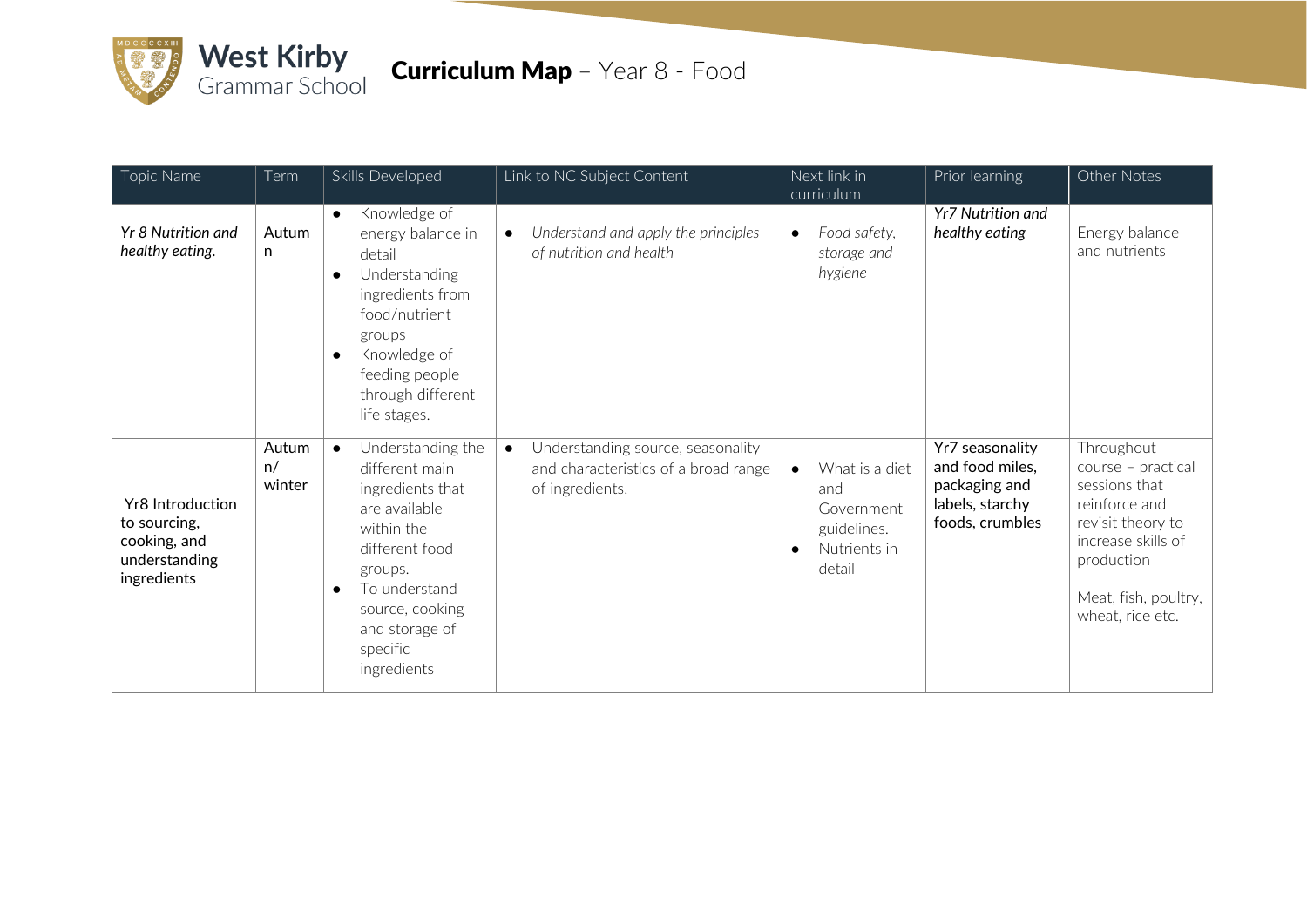

| Yr8 Introduce<br>gelatinisation,<br>coagulation and<br>caramelisation                                         | Winter<br>Spring | $\bullet$ | Learn the<br>processes that<br>thicken, set and<br>colour foods<br>during cooking.                                   | Become competent in a range of<br>$\bullet$<br>cooking techniques. | $\bullet$ | Practical<br>elements<br>throughout to<br>support<br>theory lessons<br>and increase<br>skills | <b>Yr 7 Practical</b><br>skills - pasta,<br>sauces, soups,<br>pastry | Sauces, bread,<br>lemon flan                                             |
|---------------------------------------------------------------------------------------------------------------|------------------|-----------|----------------------------------------------------------------------------------------------------------------------|--------------------------------------------------------------------|-----------|-----------------------------------------------------------------------------------------------|----------------------------------------------------------------------|--------------------------------------------------------------------------|
| Yr 8 Revisit raising<br>agent - biological<br>- yeast and pastry<br>in relation to<br>multicultural<br>dishes | Spring/<br>summe | $\bullet$ | Learn how about<br>fermentation and<br>different uses for<br>different pastry<br>when making a<br>multicultural dish | Become competent in a range of<br>$\bullet$<br>cooking techniques  | $\bullet$ | Practical<br>elements                                                                         | Yr7 Skills -<br>rubbing in method                                    | Bread, pastry,<br>samosa, sausage<br>plait, chicken pie,<br>fruit slices |
|                                                                                                               |                  |           |                                                                                                                      |                                                                    |           |                                                                                               |                                                                      |                                                                          |

| Topic Name          | <b>Term</b> | Skills Developed | Link to NC Subject Content                 | Next link in      | Prior learning      | Other Notes |
|---------------------|-------------|------------------|--------------------------------------------|-------------------|---------------------|-------------|
|                     |             |                  |                                            | curriculum        |                     |             |
|                     |             |                  |                                            |                   | Yr7 Skills - pastry |             |
|                     | Summe       | Looking at       | Cook a repertoire so they can<br>$\bullet$ | Various practical | products            |             |
|                     |             | how adding       | feed themselves and others.                | lessons.          |                     |             |
| Yr 8 Revisit pastry |             | different        | Become competent in a range<br>$\bullet$   |                   |                     |             |
| - introducing       |             | ingredients      | of cooking techniques.                     |                   |                     |             |
| various products    |             | can affect       |                                            |                   |                     |             |
| using different     |             | form and         |                                            |                   |                     |             |
| types of pastry,    |             |                  |                                            |                   |                     |             |